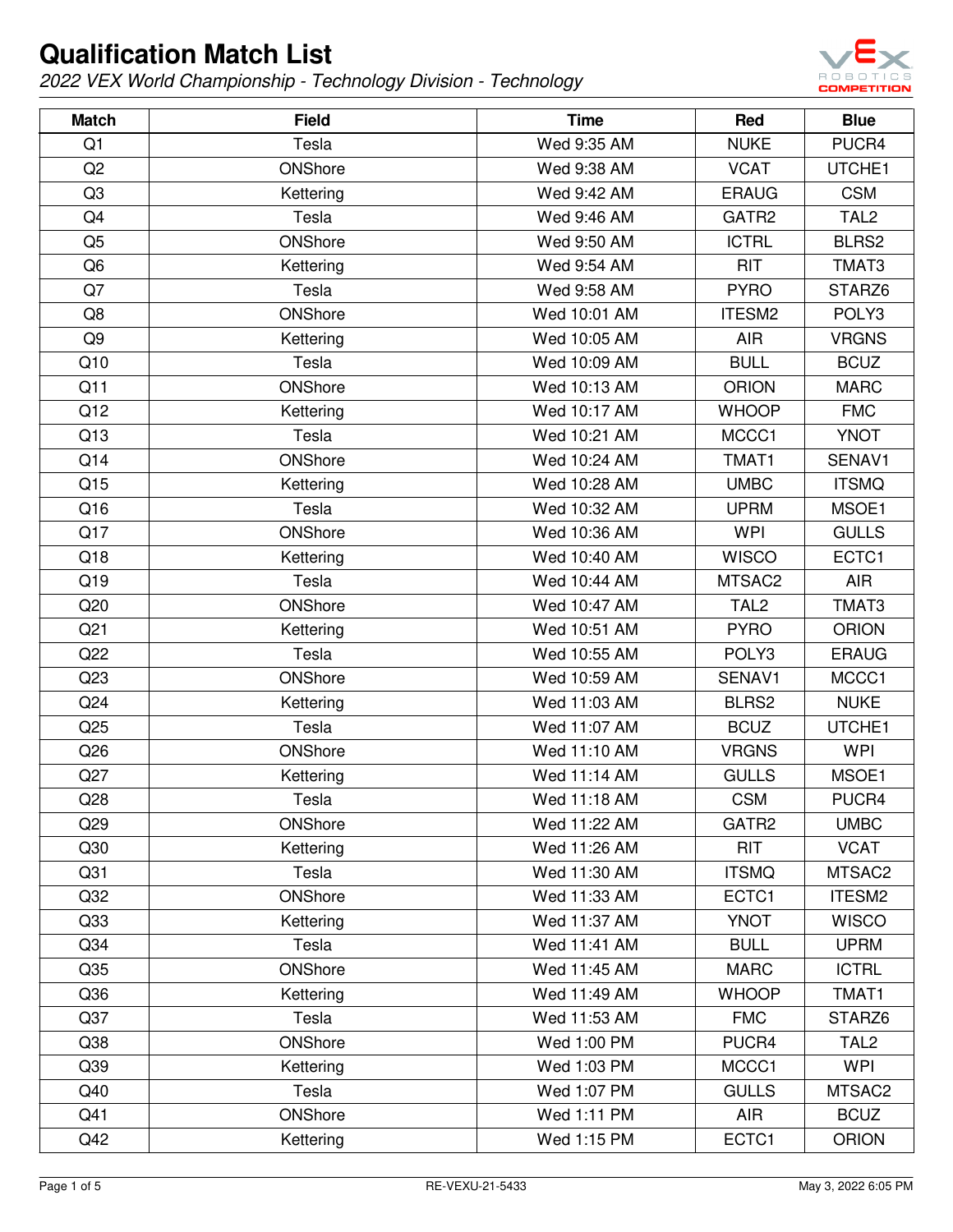

| <b>Match</b>    | <b>Field</b> | <b>Time</b> | Red              | <b>Blue</b>  |
|-----------------|--------------|-------------|------------------|--------------|
| Q43             | Tesla        | Wed 1:18 PM | <b>YNOT</b>      | <b>VCAT</b>  |
| Q44             | ONShore      | Wed 1:22 PM | <b>ERAUG</b>     | <b>MARC</b>  |
| Q45             | Kettering    | Wed 1:26 PM | <b>CSM</b>       | <b>WHOOP</b> |
| Q46             | Tesla        | Wed 1:30 PM | <b>WISCO</b>     | TMAT1        |
| Q47             | ONShore      | Wed 1:33 PM | <b>ITSMQ</b>     | <b>PYRO</b>  |
| Q48             | Kettering    | Wed 1:37 PM | <b>VRGNS</b>     | <b>NUKE</b>  |
| Q49             | Tesla        | Wed 1:41 PM | BLRS2            | <b>UPRM</b>  |
| Q50             | ONShore      | Wed 1:45 PM | UTCHE1           | <b>RIT</b>   |
| Q51             | Kettering    | Wed 1:48 PM | STARZ6           | TMAT3        |
| Q52             | Tesla        | Wed 1:52 PM | SENAV1           | GATR2        |
| Q53             | ONShore      | Wed 1:56 PM | <b>UMBC</b>      | ITESM2       |
| Q54             | Kettering    | Wed 2:00 PM | <b>FMC</b>       | POLY3        |
| Q55             | Tesla        | Wed 2:03 PM | MSOE1            | <b>BULL</b>  |
| Q56             | ONShore      | Wed 2:07 PM | <b>ICTRL</b>     | <b>AIR</b>   |
| Q57             | Kettering    | Wed 2:11 PM | MCCC1            | <b>GULLS</b> |
| Q58             | Tesla        | Wed 2:15 PM | <b>VRGNS</b>     | ECTC1        |
| Q59             | ONShore      | Wed 2:18 PM | <b>MARC</b>      | <b>CSM</b>   |
| Q60             | Kettering    | Wed 2:22 PM | <b>NUKE</b>      | <b>UPRM</b>  |
| Q61             | Tesla        | Wed 2:26 PM | PUCR4            | SENAV1       |
| Q <sub>62</sub> | ONShore      | Wed 2:30 PM | TAL <sub>2</sub> | TMAT1        |
| Q63             | Kettering    | Wed 2:33 PM | <b>WHOOP</b>     | BLRS2        |
| Q64             | Tesla        | Wed 2:37 PM | <b>RIT</b>       | <b>ERAUG</b> |
| Q65             | ONShore      | Wed 2:41 PM | MSOE1            | <b>BCUZ</b>  |
| Q66             | Kettering    | Wed 2:45 PM | ITESM2           | <b>FMC</b>   |
| Q67             | Tesla        | Wed 2:48 PM | MTSAC2           | <b>VCAT</b>  |
| Q68             | ONShore      | Wed 2:52 PM | TMAT3            | <b>WISCO</b> |
| Q69             | Kettering    | Wed 2:56 PM | UTCHE1           | <b>WPI</b>   |
| Q70             | Tesla        | Wed 3:00 PM | STARZ6           | <b>YNOT</b>  |
| Q71             | ONShore      | Wed 3:03 PM | <b>ICTRL</b>     | <b>BULL</b>  |
| Q72             | Kettering    | Wed 3:07 PM | <b>ORION</b>     | <b>UMBC</b>  |
| Q73             | Tesla        | Wed 3:11 PM | <b>PYRO</b>      | GATR2        |
| Q74             | ONShore      | Wed 3:15 PM | POLY3            | <b>ITSMQ</b> |
| Q75             | Kettering    | Wed 3:18 PM | <b>ERAUG</b>     | MCCC1        |
| Q76             | Tesla        | Wed 3:22 PM | <b>GULLS</b>     | PUCR4        |
| Q77             | ONShore      | Wed 3:26 PM | BLRS2            | <b>VRGNS</b> |
| Q78             | Kettering    | Wed 3:30 PM | <b>NUKE</b>      | <b>WHOOP</b> |
| Q79             | Tesla        | Wed 3:33 PM | <b>WISCO</b>     | <b>AIR</b>   |
| Q80             | ONShore      | Wed 3:37 PM | <b>UPRM</b>      | <b>BCUZ</b>  |
| Q81             | Kettering    | Wed 3:41 PM | STARZ6           | MSOE1        |
| Q82             | Tesla        | Wed 3:45 PM | TMAT3            | <b>ORION</b> |
| Q83             | ONShore      | Wed 3:48 PM | <b>YNOT</b>      | <b>ITSMQ</b> |
| Q84             | Kettering    | Wed 3:52 PM | POLY3            | UTCHE1       |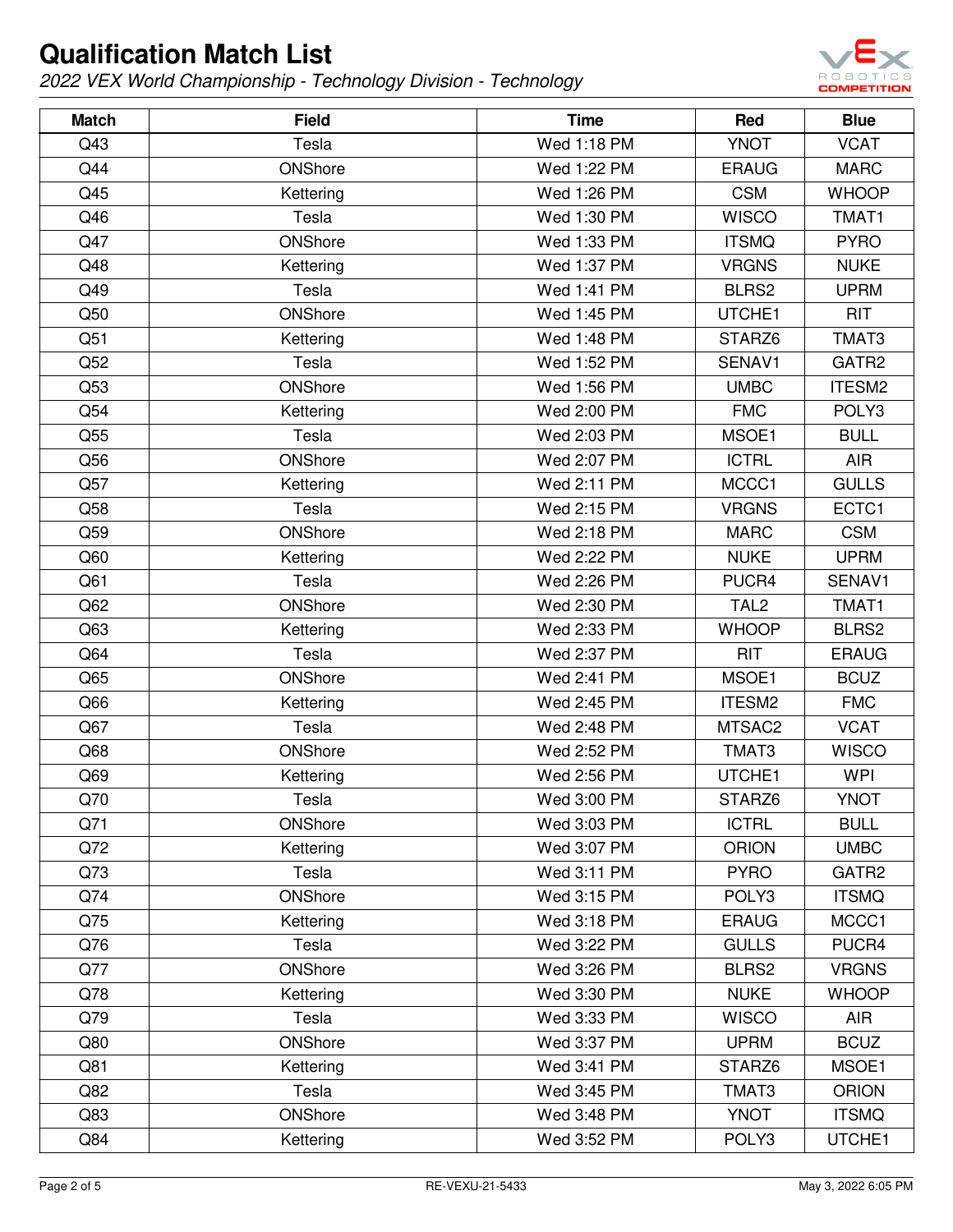

| <b>Match</b> | <b>Field</b> | <b>Time</b> | Red              | <b>Blue</b>      |
|--------------|--------------|-------------|------------------|------------------|
| Q85          | Tesla        | Wed 3:56 PM | SENAV1           | <b>RIT</b>       |
| Q86          | ONShore      | Wed 4:00 PM | <b>MARC</b>      | ECTC1            |
| Q87          | Kettering    | Wed 4:03 PM | MTSAC2           | <b>ICTRL</b>     |
| Q88          | Tesla        | Wed 4:07 PM | <b>WPI</b>       | TAL <sub>2</sub> |
| Q89          | ONShore      | Wed 4:11 PM | <b>VCAT</b>      | <b>FMC</b>       |
| Q90          | Kettering    | Wed 4:15 PM | <b>BULL</b>      | GATR2            |
| Q91          | Tesla        | Wed 4:18 PM | <b>UMBC</b>      | <b>CSM</b>       |
| Q92          | ONShore      | Wed 4:22 PM | ITESM2           | <b>PYRO</b>      |
| Q93          | Kettering    | Wed 4:26 PM | TMAT1            | <b>YNOT</b>      |
| Q94          | Tesla        | Wed 4:30 PM | <b>WISCO</b>     | POLY3            |
| Q95          | ONShore      | Wed 4:33 PM | <b>WHOOP</b>     | <b>VRGNS</b>     |
| Q96          | Kettering    | Wed 4:37 PM | <b>UPRM</b>      | MCCC1            |
| Q97          | Tesla        | Wed 4:41 PM | TMAT3            | BLRS2            |
| Q98          | ONShore      | Wed 4:45 PM | ECTC1            | <b>WPI</b>       |
| Q99          | Kettering    | Wed 4:48 PM | <b>VCAT</b>      | GATR2            |
| Q100         | Tesla        | Wed 4:52 PM | <b>FMC</b>       | <b>CSM</b>       |
| Q101         | ONShore      | Wed 4:56 PM | MSOE1            | <b>ERAUG</b>     |
| Q102         | Kettering    | Wed 5:00 PM | <b>UMBC</b>      | STARZ6           |
| Q103         | Tesla        | Wed 5:03 PM | MTSAC2           | <b>PYRO</b>      |
| Q104         | ONShore      | Wed 5:07 PM | UTCHE1           | PUCR4            |
| Q105         | Kettering    | Wed 5:11 PM | TAL <sub>2</sub> | <b>GULLS</b>     |
| Q106         | Tesla        | Wed 5:15 PM | <b>ITSMQ</b>     | SENAV1           |
| Q107         | ONShore      | Wed 5:18 PM | <b>AIR</b>       | <b>ORION</b>     |
| Q108         | Kettering    | Wed 5:22 PM | <b>BCUZ</b>      | <b>RIT</b>       |
| Q109         | Tesla        | Wed 5:26 PM | TMAT1            | <b>BULL</b>      |
| Q110         | ONShore      | Wed 5:30 PM | <b>NUKE</b>      | <b>ICTRL</b>     |
| Q111         | Kettering    | Wed 5:33 PM | <b>MARC</b>      | ITESM2           |
| Q112         | Tesla        | Wed 5:37 PM | BLRS2            | <b>UMBC</b>      |
| Q113         | ONShore      | Wed 5:41 PM | <b>WISCO</b>     | MTSAC2           |
| Q114         | Kettering    | Wed 5:45 PM | STARZ6           | <b>UPRM</b>      |
| Q115         | Tesla        | Wed 5:48 PM | <b>ERAUG</b>     | <b>VCAT</b>      |
| Q116         | ONShore      | Wed 5:52 PM | TAL <sub>2</sub> | <b>VRGNS</b>     |
| Q117         | Kettering    | Wed 5:56 PM | <b>GULLS</b>     | <b>YNOT</b>      |
| Q118         | Tesla        | Wed 6:00 PM | SENAV1           | ECTC1            |
| Q119         | ONShore      | Wed 6:03 PM | <b>WPI</b>       | <b>ICTRL</b>     |
| Q120         | Kettering    | Wed 6:07 PM | <b>ORION</b>     | <b>WHOOP</b>     |
| Q121         | Tesla        | Wed 6:11 PM | PUCR4            | TMAT3            |
| Q122         | ONShore      | Wed 6:15 PM | <b>ITSMQ</b>     | <b>AIR</b>       |
| Q123         | Kettering    | Wed 6:18 PM | MCCC1            | UTCHE1           |
| Q124         | Tesla        | Wed 6:22 PM | <b>FMC</b>       | <b>PYRO</b>      |
| Q125         | ONShore      | Wed 6:26 PM | GATR2            | MSOE1            |
| Q126         | Kettering    | Wed 6:30 PM | POLY3            | <b>RIT</b>       |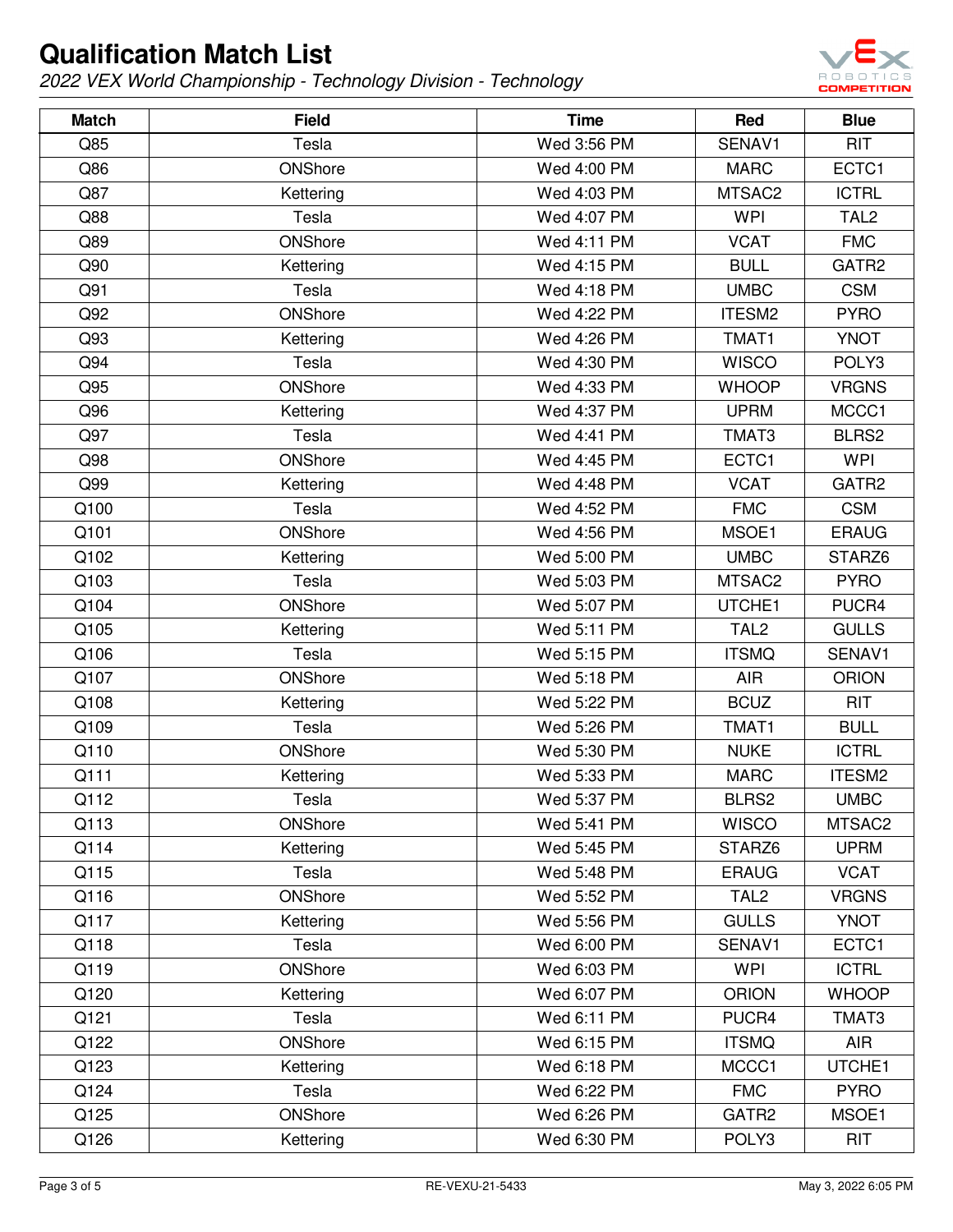

| <b>Match</b> | <b>Field</b> | <b>Time</b>  | Red              | <b>Blue</b>      |
|--------------|--------------|--------------|------------------|------------------|
| Q127         | Tesla        | Wed 6:33 PM  | <b>CSM</b>       | <b>NUKE</b>      |
| Q128         | ONShore      | Wed 6:37 PM  | TMAT1            | <b>MARC</b>      |
| Q129         | Kettering    | Wed 6:41 PM  | <b>BCUZ</b>      | ITESM2           |
| Q130         | Tesla        | Wed 6:45 PM  | <b>BULL</b>      | <b>VRGNS</b>     |
| Q131         | ONShore      | Thu 8:15 AM  | <b>WPI</b>       | <b>ITSMQ</b>     |
| Q132         | Kettering    | Thu 8:18 AM  | <b>ORION</b>     | <b>GULLS</b>     |
| Q133         | Tesla        | Thu 8:22 AM  | PUCR4            | <b>ERAUG</b>     |
| Q134         | ONShore      | Thu 8:26 AM  | MSOE1            | MCCC1            |
| Q135         | Kettering    | Thu 8:30 AM  | <b>PYRO</b>      | SENAV1           |
| Q136         | Tesla        | Thu 8:34 AM  | <b>NUKE</b>      | <b>UMBC</b>      |
| Q137         | ONShore      | Thu 8:38 AM  | <b>UPRM</b>      | <b>FMC</b>       |
| Q138         | Kettering    | Thu 8:42 AM  | UTCHE1           | <b>ICTRL</b>     |
| Q139         | Tesla        | Thu 8:46 AM  | <b>VCAT</b>      | TMAT1            |
| Q140         | ONShore      | Thu 8:50 AM  | <b>YNOT</b>      | MTSAC2           |
| Q141         | Kettering    | Thu 8:54 AM  | <b>CSM</b>       | POLY3            |
| Q142         | Tesla        | Thu 8:58 AM  | TAL <sub>2</sub> | <b>WISCO</b>     |
| Q143         | ONShore      | Thu 9:02 AM  | <b>AIR</b>       | <b>WHOOP</b>     |
| Q144         | Kettering    | Thu 9:05 AM  | <b>MARC</b>      | BLRS2            |
| Q145         | Tesla        | Thu 9:09 AM  | GATR2            | <b>RIT</b>       |
| Q146         | ONShore      | Thu 9:13 AM  | <b>BCUZ</b>      | STARZ6           |
| Q147         | Kettering    | Thu 9:17 AM  | TMAT3            | ECTC1            |
| Q148         | Tesla        | Thu 9:21 AM  | ITESM2           | <b>BULL</b>      |
| Q149         | ONShore      | Thu 9:25 AM  | <b>FMC</b>       | PUCR4            |
| Q150         | Kettering    | Thu 9:29 AM  | <b>PYRO</b>      | <b>CSM</b>       |
| Q151         | Tesla        | Thu 9:33 AM  | MTSAC2           | <b>UMBC</b>      |
| Q152         | ONShore      | Thu 9:37 AM  | <b>WPI</b>       | <b>ORION</b>     |
| Q153         | Kettering    | Thu 9:41 AM  | POLY3            | <b>WHOOP</b>     |
| Q154         | Tesla        | Thu 9:45 AM  | <b>ICTRL</b>     | TMAT1            |
| Q155         | ONShore      | Thu 9:49 AM  | <b>ITSMQ</b>     | <b>GULLS</b>     |
| Q156         | Kettering    | Thu 9:52 AM  | TMAT3            | <b>NUKE</b>      |
| Q157         | Tesla        | Thu 9:56 AM  | ECTC1            | <b>ERAUG</b>     |
| Q158         | ONShore      | Thu 10:00 AM | <b>BULL</b>      | STARZ6           |
| Q159         | Kettering    | Thu 10:04 AM | <b>VRGNS</b>     | <b>BCUZ</b>      |
| Q160         | Tesla        | Thu 10:08 AM | MSOE1            | TAL <sub>2</sub> |
| Q161         | ONShore      | Thu 10:12 AM | <b>YNOT</b>      | BLRS2            |
| Q162         | Kettering    | Thu 10:16 AM | <b>RIT</b>       | MCCC1            |
| Q163         | Tesla        | Thu 10:20 AM | SENAV1           | <b>VCAT</b>      |
| Q164         | ONShore      | Thu 10:24 AM | UTCHE1           | <b>MARC</b>      |
| Q165         | Kettering    | Thu 10:28 AM | <b>AIR</b>       | GATR2            |
| Q166         | Tesla        | Thu 10:32 AM | <b>UPRM</b>      | <b>WISCO</b>     |
| Q167         | ONShore      | Thu 10:36 AM | ITESM2           | <b>WPI</b>       |
| Q168         | Kettering    | Thu 10:39 AM | TMAT1            | <b>ERAUG</b>     |